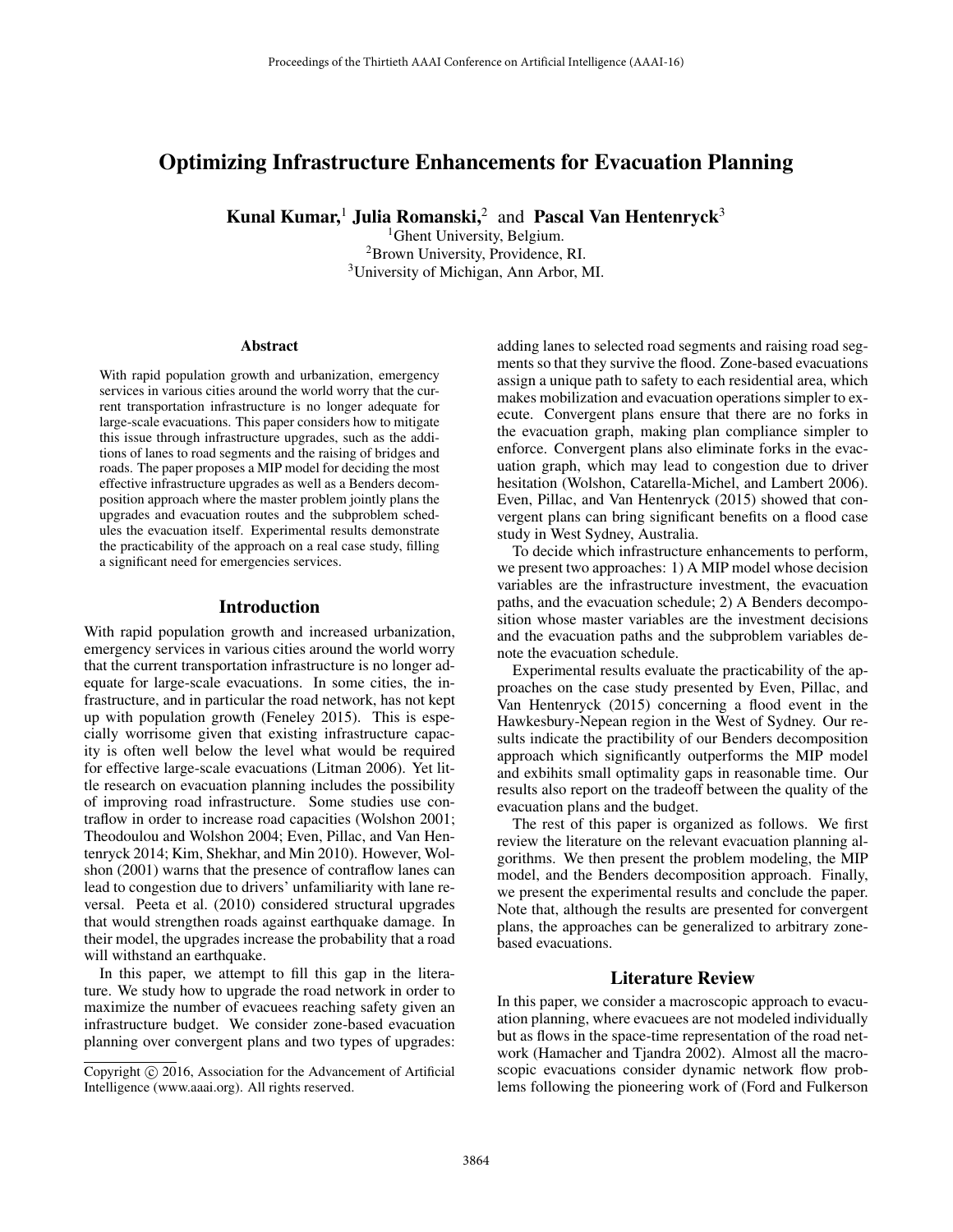1958) on the Maximum Dynamic Network Flow Problem (MDFP) for shipping goods. See also (Chen and Chin 1990; Burkard, Dlaska, and Klinz 1993; Hoppe and Tardos 1995; Choi, Hamacher, and Tufekci 1988; Chalmet, Francis, and Saunders 1982; Yamada 1996). However, emergency services often prefer zone-based evacuations, in which all residents in a residential area are assigned the same evacuation path in order to avoid confusion and increase compliance. Zone-based evacuations were studied in a number of papers including, for instance, (Bish and Sherali 2013; Huibregtse et al. 2011; Even, Pillac, and Van Hentenryck 2015). Zonebased evacuation over convergent plans was studied in (Andreas and Smith 2009; Even, Pillac, and Van Hentenryck 2015). The use of Benders decomposition in evacuation planning was considered in (Chen and Miller-Hooks 2008; Andreas and Smith 2009). Chen and Miller-Hooks (2008) used Benders decomposition for quickest flow problem in a building evacuation problem with shared Information. Andreas and Smith (2009) solved a variant of the quickest flow problem, using arc traversal penalty functions in order to encourage earlier evacuation. The model includes a number of possible scenarios, each with a given probability of occurring, and the objective is to minimize the expected sum of arc traversal penalties. The work by Even, Pillac, and Van Hentenryck (2015) is particularly relevant to this paper. They propose a two-stage approach for zone-based evacuation planning, where the first stage is a tree design problem which gives an upper bound to the number of evacuees reaching safety by aggregating the arc capacities. The tree design problem chooses the evacuation paths for the zonebased evacuation planning, while the second stage schedules the evacuation over these paths. The Benders decomposition presented in this paper transforms this two-stage approach into a Benders decomposition approach and generalizes the tree design problem into a restricted master problem which also includes decisions for infrastructure enhancement. Our initial master also gives an upper bound to the objective of the original problem and Pareto-optimal Benders cuts are generated at each iteration.

#### Problem Description

Following Even, Pillac, and Van Hentenryck (2015), we model the evacuation scenario with an *evacuation graph*  $\mathcal{G} = (\mathcal{N} = \mathcal{E} \cup \mathcal{T} \cup \mathcal{S}, \mathcal{A})$ , where  $\mathcal{E}, \mathcal{T}$ , and  $\mathcal{S}$  are the set of evacuation, transit, and safe nodes respectively, and  $A$ is the set of arcs. Each evacuation node  $i$  is associated with a demand  $d_i$ . Each arc e is labeled with its travel time  $s_e$ , its capacity  $u_e$ , and the time  $f_e$  when it becomes flooded over. Figure 1 gives an example of such a model. Figure 1a illustrates an evacuation scenario that has one evacuation node labeled "0", and two safe nodes labelled "A" and "B". The times on each arc indicate when the flood would arrive if the road were not elevated. Figure 1b is an evacuation graph based on the evacuation scenario. There is a demand of 20 vehicles from the evacuation node. Arc  $(0, 1)$  has a travel time of 2 minutes and a capacity of 5 vehicles/minute, and will be flooded at 13:00 if it is not elevated.

We express the spatio-temporal aspect of the problem through a *time-expanded graph*  $G^x = (N^x = \mathcal{E}^x \cup \mathcal{T}^x \cup$ 



Figure 1: Modeling of an Evacuation Planning Problem. (Source: Even, Pillac, and Van Hentenryck (2015)).

 $S<sup>x</sup>, A<sup>x</sup>$ ). In the time-expanded graph, there is a copy of each static node for each discrete time step within the horizon. The set  $A^x$  contains time edges  $e_t = (i_t, j_{t+s(i,j)})$  corresponding to static edges  $e = (i, j)$ , for each such pair of times within the horizon. Figure 1c is the time-expanded graph for this scenario.

There are two possible infrastructure upgrades: adding new lanes and elevating roads. Each lane has an existing number of lanes  $n_e$ , as well as a maximum number of lanes that can be added  $n_e^+$ . We assume that capacity increases lin*early with the number of lanes.* Each road segment can also be elevated, extending its availability by a given amount of time. The costs of the upgrades are given by  $c_l(e)$  for adding a single lane to arc e and  $c_e(e)$  for elevating arc e to extend its availability by a single time step. These costs are given per unit length. The *Convergent Evacuation Network Design Problem* can now be defined:

Definition 1. *The* Convergent Evacuation Network Design Problem (CENDP) *consists in finding a convergent evacuation plan that includes two kinds of infrastructure upgrades: lane additions and road elevations.*

## The MIP Model

This section presents a MIP model for solving the CENDP. The decision variables in the model are as follows: Variable  $x_e$  is binary and represents whether arc  $e$  is selected, variable  $\varphi_{e_t}$  is continuous and denotes the flow on arc  $e_t \in A^x$ , variable  $z_e$  is integer and indicates the number of lanes added to arc  $e$ , and variable  $v_{e_t}$  is binary and indicates whether arc e is available at time t according to its road elevation. The objective (1) maximizes the total flow of evacuees, with  $\delta^{-}(k)$  and  $\delta^{+}(k)$  respectively denoting the set of incoming and outgoing edges of node  $k$ . For simplicity, we assume that all roads have the same limit  $n^+$  on the number of additional lanes and that the upgrade costs per unit distance are the same for all edges  $(c_l$  and  $c_e$ ). It is easy to general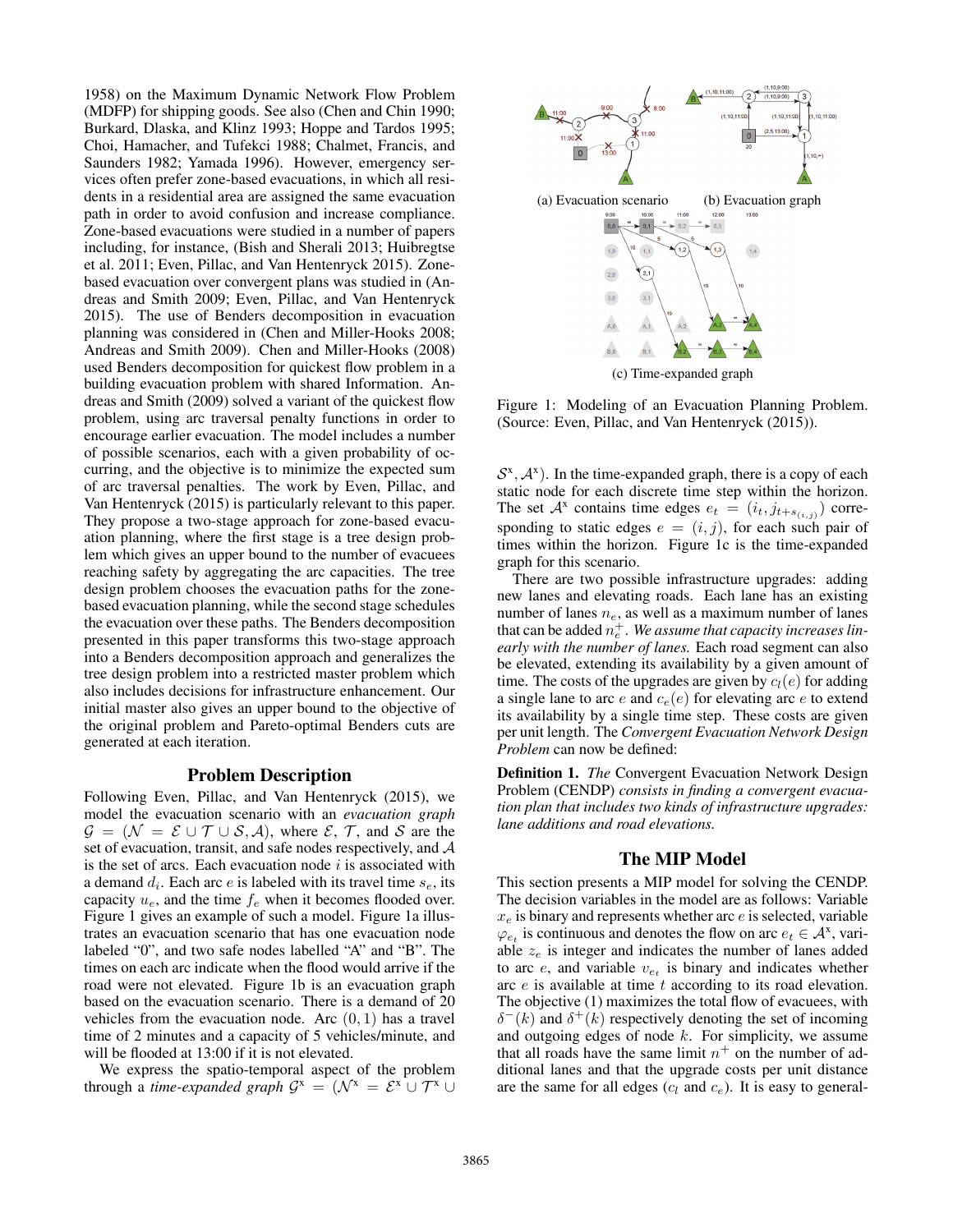ize the model to remove these assumptions. The MIP model operates on the expanded graph and is given by

$$
\max \sum_{k \in \mathcal{E}} \sum_{e_t \in \delta^+(k)} \varphi_{e_t} \tag{1}
$$

s.t.

$$
\sum_{e_t \in \delta^-(i)} \varphi_{e_t} - \sum_{e_t \in \delta^+(i)} \varphi_{e_t} = 0 \qquad \forall i \in \mathcal{T}^x
$$
\n(2)

$$
\sum_{e \in \delta^+(i)} x_e \le 1 \qquad \qquad \forall i \in \mathcal{E} \cup \mathcal{T}
$$

(3)

(6)

(13)

$$
\varphi_{e_t} \le x_e \left( 1 + \frac{n^+}{n_e} \right) u_{e_t} \qquad \forall e \in \mathcal{A}, \forall t \in \mathcal{H}
$$
\n(4)

$$
\varphi_{e_t} \le v_{e_t} \left( 1 + \frac{z_e}{n_e} \right) u_{e_t} \qquad \forall e \in \mathcal{A}, \forall t \in \mathcal{H}
$$
\n(5)

$$
\sum_{e_t \in \delta^+(k)} \varphi_{e_t} \le d_k \qquad \forall k \in \mathcal{E}
$$

 $e_t$ ∈σ $\tau$ (k)

$$
v_{e_t} \ge v_{e_{t+1}} \qquad \forall e_t, e_{t+1} \in \mathcal{A}^{\mathbf{x}} \tag{7}
$$

$$
v_{e_t} = 1 \qquad \qquad \forall e \in A, \forall t \in [0, f_e)
$$
\n
$$
(8)
$$

$$
\sum_{t=f_e}^{h} v_{e_t} = w_e \qquad \forall e \in \mathcal{A}
$$
\n(9)

$$
\sum_{e \in \mathcal{A}} l_e \left( c_l \cdot z_e + c_e \cdot w_e \right) \leq \mathcal{B}
$$
\n(10)

$$
z_e \le n^+ \qquad \qquad \forall e \in \mathcal{A}
$$
\n<sup>(11)</sup>

$$
\varphi_{e_t} \ge 0 \qquad \qquad \forall e \in \mathcal{A}
$$
\n(12)

$$
x_e \in \{0, 1\} \qquad \forall e \in \mathcal{A}
$$

$$
z_e, w_e \in \mathbb{Z}^+ \qquad \qquad \forall e \in \mathcal{A}
$$
\n<sup>(14)</sup>

$$
v_{e_t} \in \{0, 1\} \qquad \forall e \in \mathcal{A}, \forall t \in \mathcal{H}
$$
\n(15)

Constraints (2) enforce flow conservation at each transit node, constraints (3) impose that the evacuation plan satisfies a tree structure (thus producing a convergent plan), and constraints (4) ensure that evacuation flows only travel on selected edges. Constraints (5) limit the flows to the edge capacities and capture the fact that the road capacity increases linearly with the number of lanes. Constraints (6) make sure that the total outflow of evacuees of each evacuation node does not exceed the node demand. Constraints (7) ensure that road blockages due to the flood persists until the time

horizon and constraints (8) express the road availability before the onset of the flood. Constraints (9) capture the possibility of raising a road for a number of time steps. Constraint (10) is the budget constraint, where  $l_e$  is the length of arc  $e$ and  $w_e$  is number of units of elevation upgrades on  $e$ .

It is important to note that constraints (5) are nonlinear as they contain products of two decision variables. However, these products can be linearized since variables  $v_{e_t}$  are binary. The next section, which presents the Benders decomposition, will illustrate this in more detail.

### Benders Decomposition

The second approach considered in this paper is a Benders decomposition which separate the decision variables in two stages. The Restricted Master Problem (RMP) selects a set of convergent paths and infrastructure upgrades. The Subproblem (SP) schedules the departure times of evacuees. The RMP remains a MIP model but on the evacuation graph and not its time-expanded counterpart. The SP is a linear program on the expanded graph. A Benders decomposition proceeds as follows:

- 1. It first solves the RMP obtaining optimal values for the RMP decision variables;
- 2. It then solves the SP with the RMP variables fixed to their optimal values;
- 3. If the objective values of the RMP and SP coincide, the solution is optimal. Otherwise, a Benders cut is generated from the optimal solution of the SP and added to the RMP and the process is iterated.

In the Benders decomposition considered here, the SP is always feasible and the Benders constraints are optimalitybased cuts. The RMP always returns an upper bound to the optimal number of evacuaees reaching safety, while the SP returns a feasible solution. We now go into the details of the Benders decomposition which uses Pareto-optimal cuts.

## The Restricted Master Problem

We first present the RMP without the Benders cuts which will be derived from the SP. As mentioned previously, the RMP operates on the evacuation graph, not its time expansion. However, to produce reasonable evacuation plans and infrastructure improvements to seed the Benders decomposition, we use an idea from Even, Pillac, and Van Hentenryck (2015) and aggregate capacities over time for each arc in the graph. This makes it possible to have a RMP which provides an upper bound to the optimal value, while still working on the evacuation graph. Besides the decision variables  $x_e$ ,  $z_e$ , and  $v_{e<sub>t</sub>}$ , the RMP also uses a variable  $\psi_e$  to represent the aggregate flow of evacuees over time along arc  $e^{\hat{i}}$  The objective of the RMP is to maximize the aggregate flow from evacuation nodes to safe nodes within the time horizon, given the infrastructure upgrade budget. The RMP can thus be specified as follows and can really be seen as an aggregation of the MIP model:

<sup>&</sup>lt;sup>1</sup>The RMP can be simplified by aggregating the decision variables  $v_{e_t}$ , but we kept this formulation for simplicity.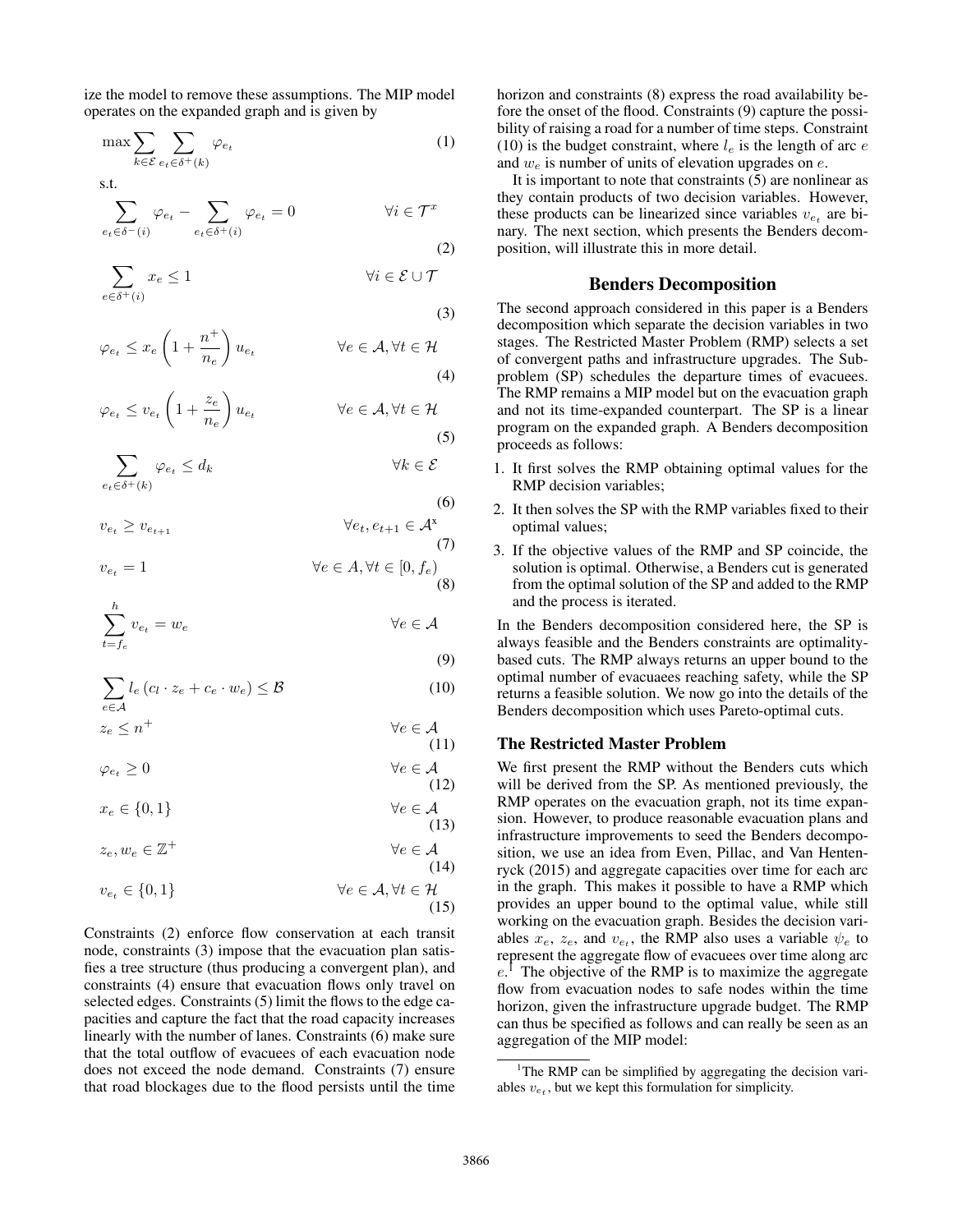$$
\max \sum_{k \in \mathcal{E}} \sum_{e \in \delta^+(k)} \psi_e \tag{16}
$$

s.t.

$$
\sum_{e \in \delta^-(i)} \psi_e - \sum_{e \in \delta^+(i)} \psi_e = 0 \qquad \qquad \forall i \in \mathcal{T}
$$

$$
\sum_{e \in \delta^+(i)} x_e \le 1 \qquad \qquad \forall i \in \mathcal{E} \cup \mathcal{T}
$$

$$
\psi_e \le x_e \left( 1 + \frac{n^+}{n_e} \right) \sum_{t \in \mathcal{H}} u_{e_t} \qquad \forall e \in \mathcal{A}
$$

$$
\psi_e \le \left(1 + \frac{z_e}{n_e}\right) \sum_{t \in \mathcal{H}} v_{e_t} \cdot u_{e_t} \qquad \forall e \in \mathcal{A}
$$
\n(20)

$$
\sum_{e \in \delta^+(k)} \psi_e \le d_k \qquad \qquad \forall k \in \mathcal{E}
$$

(21)  
\n
$$
v_{e_t} \ge v_{e_{t+1}} \qquad \forall e_t, e_{t+1} \in \mathcal{A}^{\mathbf{x}} \tag{22}
$$

$$
v_{e_t} = 1 \qquad \qquad \forall e \in A, \forall t \in [0, f_e)
$$
\n
$$
(23)
$$

$$
\sum_{t=f_e}^{h} v_{e_t} = w_e \qquad \qquad \forall e \in \mathcal{A}
$$

$$
\sum_{e \in \mathcal{A}} l_e \left( c_l \cdot z_e + c_e \cdot w_e \right) \leq \mathcal{B}
$$
\n(25)

$$
z_e \le n^+ \qquad \qquad \forall e \in \mathcal{A}
$$
\n<sup>(26)</sup>

$$
\psi_e \ge 0 \qquad \forall e \in \mathcal{A} \tag{27}
$$

$$
x_e \in \{0, 1\} \qquad \forall e \in \mathcal{A}
$$
\n<sup>(28)</sup>

$$
z_e, w_e \in \mathbb{Z}^+ \qquad \qquad \forall e \in \mathcal{A}
$$
\n<sup>(29)</sup>

$$
v_{e_t} \in \{0, 1\} \qquad \forall e \in \mathcal{A}, \forall t \in \mathcal{H}
$$
\n(30)

Constraints (17) impose the aggregate flow conservation at each transit node, constraints (18) enforce a tree structure, and constraints (19) ensure that flow will only be sent on selected arcs. Constraints (20) and (21) are the capacity and demand constraints, and constraint (25) is the budget constraint. The objective (16) maximizes the aggregate flow. Constraints (20) are nonlinear as they contain products of variables  $z_e \cdot v_{e_t}$ . These constraints can be linearized by replacing each product with a new variable  $p_{e_t}$  to represent such a product and adding the following constraints:

$$
p_{e_t} \le z_e \qquad \qquad \forall e \in \mathcal{A}, \forall t \in \mathcal{H} \tag{31}
$$

$$
p_{e_t} \le v_{e_t} \cdot n^+ \qquad \forall e \in \mathcal{A}, \forall t \in \mathcal{H} \tag{32}
$$

$$
p_{e_t} \in \mathbb{Z}^+ \qquad \qquad \forall e \in \mathcal{A}, \forall t \in \mathcal{H} \tag{33}
$$

We now show that the RMP is an upper bound to the CENDP. The proof is an extension of the result by Even, Pillac, and Van Hentenryck (2015) for the simpler case with no infrastructure enhancements.

#### Theorem 1. *The optimal solution of the RMP is an upper bound to the CENDP.*

*Proof.* The proof relies on showing that any optimal solution to the CENDP is also a feasible solution to the RMP with the same objective value. Let  $\Phi =$  $(\{\varphi_{e_t}\}, \{x_e\}, \{z_e\}, \{v_{e_t}\})$  be an optimal solution to the CENDP, with an objective value of  $z(\Phi)$ . Clearly, constraints (18) and (22) through (30) in the RMP will be satisfied. Let

$$
\psi_e = \sum_{t \in \mathcal{H}} \varphi_{e_t}
$$

(17)

(18)

(19)

(24)

for each arc  $e \in A$ . The objective value of the RMP will be the same as the CENDP because

$$
z(\Phi) = \sum_{k \in \mathcal{E}} \sum_{e_t \in \delta^+(k)} \varphi_{e_t}
$$

$$
\equiv \sum_{k \in \mathcal{E}} \sum_{e \in \delta^+(k)} \sum_{t \in \mathcal{H}} \varphi_{e_t}
$$

$$
= \sum_{k \in \mathcal{E}} \sum_{e \in \delta^+(k)} \psi_e
$$

Since  $\Phi$  is a solution to the CENDP, we have

$$
\sum_{e_t \in \delta^-(i)} \varphi_{e_t} - \sum_{e_t \in \delta^+(i)} \varphi_{e_t} = 0 \qquad \forall i \in \mathcal{T}^x
$$

$$
\Rightarrow \sum_{e \in \delta^-(i)} \sum_{t \in \mathcal{H}} \varphi_{e_t} - \sum_{e \in \delta^+(i)} \sum_{t \in \mathcal{H}} \varphi_{e_t} = 0 \qquad \forall i \in \mathcal{T}
$$

$$
\Rightarrow \sum_{e \in \delta^-(i)} \psi_e - \sum_{e \in \delta^+(i)} \psi_e = 0 \qquad \forall i \in \mathcal{T}
$$

so that constraints (17) are satisfied. Similarly,

$$
\varphi_{e_t} \le x_e \left( 1 + \frac{n^+}{n_e} \right) u_{e_t} \qquad \qquad \forall e \in \mathcal{A}, \forall t \in \mathcal{H}
$$

$$
\Rightarrow \sum_{t \in \mathcal{H}} \varphi_{e_t} \le \sum_{t \in \mathcal{H}} x_e \left( 1 + \frac{n^+}{n_e} \right) u_{e_t} \qquad \forall e \in \mathcal{A}
$$

$$
\Rightarrow \psi_e \le x_e \left( 1 + \frac{n^+}{n_e} \right) \sum_{t \in \mathcal{H}} u_{e_t} \qquad \forall e \in \mathcal{A}
$$

satisfying constraints (19). Also,

$$
\varphi_{e_t} \le v_{e_t} \left( 1 + \frac{z_e}{n_e} \right) u_{e_t} \qquad \qquad \forall e \in \mathcal{A}, \forall t \in \mathcal{H}
$$

$$
\Rightarrow \sum_{t\in\mathcal{H}}\varphi_{e_t}\leq \sum_{t\in\mathcal{H}}v_{e_t}\left(1+\frac{z_e}{n_e}\right)u_{e_t} \quad \forall e\in\mathcal{A}, \forall t\in\mathcal{H}
$$

$$
\Rightarrow \psi_e \le \left(1 + \frac{z_e}{n_e}\right) \sum_{t \in \mathcal{H}} v_{e_t} \cdot u_{e_t} \qquad \qquad \forall e \in \mathcal{A}
$$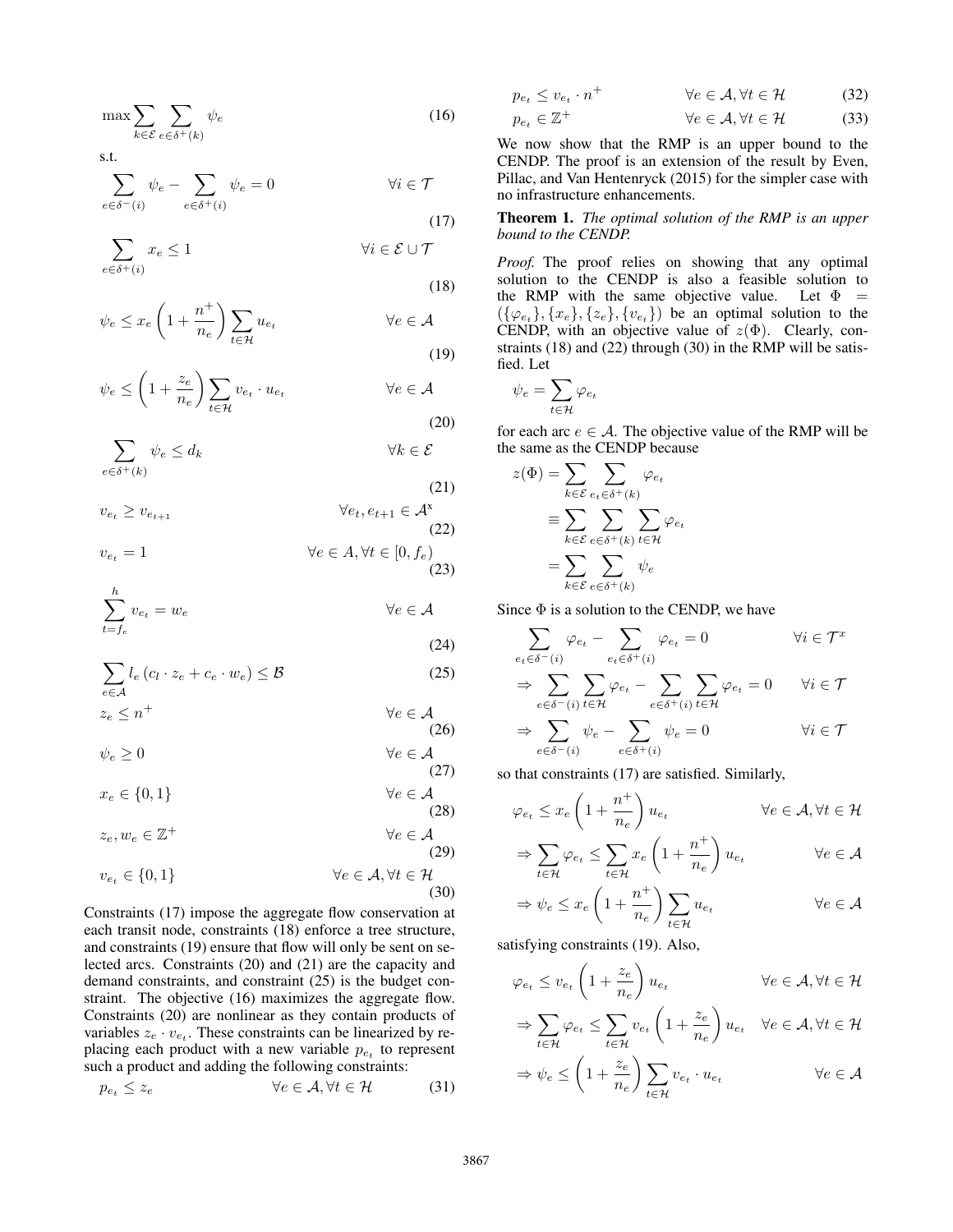Finally,

$$
\sum_{e_t \in \delta^+(k)} \varphi_{e_t} \le d_k \qquad \forall k \in \mathcal{E}
$$
\n
$$
\equiv \sum_{e \in \delta^+(k)} \sum_{t \in \mathcal{H}} \varphi_{e_t} \le d_k \qquad \forall k \in \mathcal{E}
$$
\n
$$
\Rightarrow \sum_{e \in \delta^+(k)} \psi_e \le d_k \qquad \forall k \in \mathcal{E}
$$

# The Subproblem

The RMP produces a convergent evacuation graph  $\mathcal G$  with infrastructure upgrades, specified by the optimal values  $\overline{x}_e$ ,  $\overline{z}_e$ , and  $\overline{v}_{e_t}$  for the RMP decision variables  $x_e$ ,  $z_e$ , and  $v_{e_t}$ . The SP uses these optimal values to determine the departure times of evacuees in the expanded graphs maximizing the number of evacuees reaching safety. The SP can be formulated as follows:

$$
\max \sum_{k \in \mathcal{E}} \sum_{e_t \in \delta^+(k)} \varphi_{e_t} \tag{34}
$$

s.t.

$$
\sum_{e_t \in \delta^-(i)} \varphi_{e_t} - \sum_{e_t \in \delta^+(i)} \varphi_{e_t} = 0 \qquad \forall i \in \mathcal{T}^x \quad (35)
$$

$$
\varphi_{e_t} \le \overline{x}_e \cdot u_{e_t} \left( 1 + \frac{n^+}{n_e} \right) \qquad \forall e \in \mathcal{A}, \forall t \in \mathcal{H} \quad (36)
$$

$$
\varphi_{e_t} \leq \overline{v}_{e_t} \cdot u_{e_t} \left( 1 + \overline{z}_e n_e \right) \qquad \forall e \in \mathcal{A}, \forall t \in \mathcal{H} \quad (37)
$$

$$
\sum_{e_t \in \delta^+(k)} \varphi_{e_t} \le d_k \qquad \qquad \forall k \in \mathcal{E} \quad (38)
$$

$$
\varphi_{e_t} \ge 0 \qquad \qquad \forall e_t \in \mathcal{A}^x \quad (39)
$$

Constraints (35) are the flow conservation constraints. Constraints (36) ensure that flow will only be sent on edges in the network. Constraints (37) and (38) are the capacity and demand constraints. Note that the right-hand sides of constraints (36), (37), and (38) are constants. The objective (34) maximizes the flow.

#### The Restricted Master Problem Revisited

After each iteration of the RMP and SP, and whenever the objective value of the SP is smaller than the objective value of the RMP, the Benders decomposition algorithm generates a cut of the form:

$$
z \leq \sum_{e \in \mathcal{A}} x_e \left( 1 + \frac{n^+}{n_e} \right) \sum_{t \in \mathcal{H}} u_{e_t} \cdot y_{e_t}
$$
  
+ 
$$
\sum_{e \in \mathcal{A}} \sum_{t \in \mathcal{H}} \left( v_{e_t} \cdot u_{e_t} + \frac{p_{e_t} \cdot u_{e_t}}{n_e} \right) y'_{e_t}
$$
  
+ 
$$
\sum_{k \in \mathcal{E}} d_k \cdot y_k
$$
 (40)

where  $\{y_{e_t}\}, \{y'_{e_t}\},$  and  $\{y_k\}$  are the dual variables associated with SP constraints (36), (37), and (38) respectively. These constraints accumulate in the RMP, which remains an upper bound to the CENDP since the Benders cuts are valid and do not remove optimal solutions.

### Pareto-Optimal Cuts

It is well-known that a Benders decomposition with a flowbased subproblem may be slow to converge, as the SP may have many optimal solutions. Hence many Benders cuts may need to be generated. To strengthen the Benders cuts, we use the Magnanti-Wong method (Magnati and Wong 1981), which generates *Pareto-optimal cuts* for the restricted master problem. A Pareto-optimal cut is defined as a cut that is not dominated by any other cut for a given iteration of the decomposition. Denote by  $X$  the convex hull of the feasible solutions to the RMP, i.e., feasible assignments for variables  $x_e$ ,  $z_e$ , and  $v_{e_t}$ . The Magnanti-Wong method uses a *core point* of X in order to generate a Pareto-optimal cut, i.e., a point  $x^0$  in the interior of X. To generate a Paretooptimal Benders cut, it is necessary to solve the dual of the Magnanti-Wong Problem:

$$
\max \sum_{k \in \mathcal{E}} (\sum_{e_t \in \delta^+(k)} \varphi_{e_t} + \xi \sum_{e_t \in \delta^+(k)} \bar{\varphi}_{e_t})
$$
\ns.t.  
\n
$$
\sum_{e_t \in \delta^-(i)} \varphi_{e_t} - \sum_{e_t \in \delta^+(i)} \varphi_{e_t} = 0 \qquad \forall i \in \mathcal{T}^x
$$
\n
$$
\varphi_{e_t} + \bar{x}_e \cdot u_{e_t} \left( 1 + \frac{n^+}{n_e} \right) \cdot \xi
$$
\n
$$
\leq x_e^0 \cdot u_{e_t} \left( 1 + \frac{n^+}{n_e} \right) \qquad \forall e \in \mathcal{A}, t \in \mathcal{H}
$$
\n
$$
\varphi_{e_t} + \bar{v}_{e_t} \cdot u_{e_t} \left( 1 + \frac{\bar{z}_e}{n_e} \right) \cdot \xi
$$
\n
$$
\leq v_{e_t}^0 \cdot u_{e_t} \left( 1 + \frac{z_e^e}{n_e} \right) \qquad \forall e \in \mathcal{A}, t \in \mathcal{H}
$$
\n
$$
\sum_{e \in \mathcal{E}} \left( 1 + \frac{z_e}{n_e} \right) \qquad \forall e \in \mathcal{H}, t \in \mathcal{H}
$$

$$
\sum_{e_t \in \delta^+(k)} \varphi_{e_t} + d_k \cdot \xi \le d_k \qquad \forall k \in \mathcal{E}
$$

$$
\varphi_{e_t} \geq 0 \qquad \qquad \forall e_t \in \mathcal{A}^x
$$

where  $\{\bar{x}_e\}$ ,  $\{\bar{z}_e\}$  and  $\{\bar{v}_{e_t}\}$  are from the optimal solution to the RMP and  $\{\bar{\varphi}_{e_t}\}$  are from the optimal solution to the SP. We set the core point to be the center point of the convex hull of the domain:  $x_e^0 = \frac{1}{2} \forall e \in \mathcal{A}$ ,  $z_e^0 = \frac{n^+}{2} \forall e \in \mathcal{A}$ ,  $v_{e_t}^0 =$  $1 \forall e \in \mathcal{A}, t \in [0, f_e)$ , and  $v_{e_t}^0 = \frac{1}{2} \forall e \in \mathcal{A}, t \in [f_e, h]$ . The Benders cuts use dual variables from the Magnanti-Wong Problem, which means  $\{y_{e_t}\}\$ ,  $\{y'_{e_t}\}\$ , and  $\{y_k\}$  are the dual variables of the three inequality constraints.

#### Experimental Results

The MIP and the Benders decomposition approaches were applied to the evacuation of the Hawkesbury-Nepean (HN) floodplain, located near Sydney. This region was also considered by Even, Pillac, and Van Hentenryck (2015) but, since their work, there have been increasing concerns that the road infrastructure has not kept up with population growth (see, for instance, (Feneley 2015)). This region is a large floodplain protected by the Warrangaba Dam from the Blue Montains where precipitation accumulates. The dam spills over every year and the authorities are worried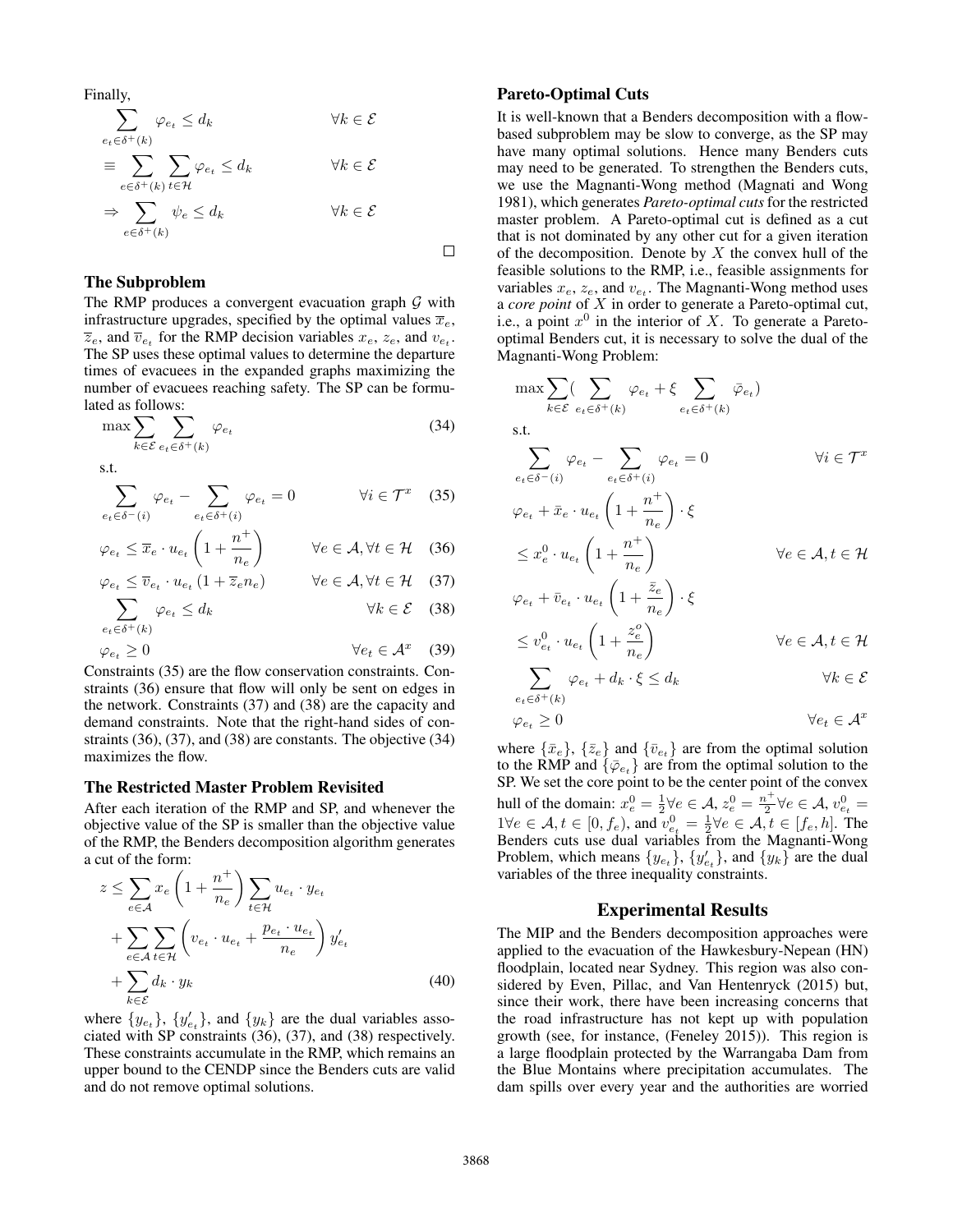|                 | <b>Benders Decomposition</b> |             |       |             |                | <b>MIP</b>  |         |
|-----------------|------------------------------|-------------|-------|-------------|----------------|-------------|---------|
| <b>Instance</b> | CPU(s)                       | LRMP $(\%)$ | BD(%) | BD10 $(\%)$ | $Gap(\%)$      | Perc. Evac. | $%$ Imp |
| $HN-1.7$        |                              |             |       |             |                |             |         |
| 300 min         | 779.7                        | 100         | 98.2  | 94.5        | 1.8            | 87.5        | 12.2    |
| 360 min         | 885.6                        | 100         | 99.2  | 97.7        | 0.8            | 99.2        | 0.0     |
| 420 min         | 386.9                        | 100         | 100   | 100         | $\overline{0}$ | 99.0        | 1.0     |
| $HN-2.0$        |                              |             |       |             |                |             |         |
| 300 min         | 763.1                        | 100         | 96.1  | 92.9        | 4.0            | 89.4        | 7.5     |
| 360 min         | 3585.3                       | 100         | 98.6  | 97.5        | 1.4            | 91.7        | 7.5     |
| $420$ min       | 2559.5                       | 100         | 99.5  | 99.2        | 0.5            | 87.9        | 13.1    |
| $HN-2.5$        |                              |             |       |             |                |             |         |
| 300 min         | 29.8                         | 100         | 88.9  | 88.9        | 12.5           | 78.6        | 13.1    |
| 360 min         | 524.4                        | 100         | 96.9  | 96.9        | 3.2            | 82.5        | 17.4    |
| 420 min         | 1069.9                       | 100         | 97.0  | 96.3        | 3.1            | 80.7        | 20.2    |
| $HN-3.0$        |                              |             |       |             |                |             |         |
| 300 min         | 616.7                        | 100         | 81.5  | 80.2        | 22.6           | 65.6        | 24.3    |
| 360 min         | 1884.1                       | 100         | 86.5  | 84.2        | 15.6           | 67.9        | 27.5    |
| 420 min         | 931.3                        | 100         | 90.9  | 87.1        | 10.0           | 70.6        | 28.9    |

Table 1: Results for the HN-1.7, 2.0, 2.5, and 3.0 Instances.

about the need to evacuate the flood plain which hosts about 80,000 people. We consider a number of worst-case scenarios where a significant (1 in 100 years) flood would reach the flood plain after 5, 6, or 7 hours respectively and uses the flood extent as computed by standard 2D hydro-dynamic flood simulation models. The road infrastructure consists of 80 evacuation nodes, 184 transit nodes, 5 safe nodes, and 580 arcs. The time horizon was discretized into 5 minute intervals. The upgrade costs were taken to be 5 units per kilometer of additional lanes built and 0.01 units per kilometer for elevating a road to extend its availability by one time step. Unless otherwise stated, the budget is 100 units. The population was scaled by a factor  $x \in [1.7, 3]$  to model population growth in the Hawkesbury-Nepean region. Each instance was run for up to one hour. The algorithms were implemented using JAVA 8 with GUROBI 6.0 and run on a 64 bit machine with a 1.4 GHz Intel Core i5 processor and 4 GB of RAM under OSX 10.10.5.

Table 1 compares the percent evacuated by the Benders decomposition and the MIP model (1 h) on four population instances and three flood scenarios. The CPU times correspond to when the best FSP value was found by the Benders decomposition. The LRMP is the last Restricted Master Problem solution, and BD is the Benders decomposition solution. Column BD10 is the best Benders decomposition solution after 10 minutes. The gap is between the LRMP and best BD and is calculated as  $\frac{\partial (\text{LRMP}(\mathcal{G}, \mathcal{H}, \mathcal{B})) - z(\text{BD}(\mathcal{G}, \mathcal{H}, \mathcal{B})}{z(\text{BD}(\mathcal{G}, \mathcal{H}, \mathcal{B}))}$ . Column %Imp is the improvement of the Benders approach over the MIP model in percentage.

The duality gaps are quite small for instance HN-1.7, but increase with the population growth. The Benders decomposition provides significant improvements compared to the MIP model: The difference in quality grows as the population increases and the Benders decomposition evacuates



Figure 2: Perc. of People Evacuated for Given Budgets.

about 30% more people on the last instance. The Benders decomposition after 10 minutes also improves the MIP in all but one instance, evacuating up to 23% more people.

Figure 2 shows the effect of varying the budget parameter for Instance 1.7 with a flood arriving at the 360 minute mark, a profile emergency services are keen to study. The graph shows that the performance of MIP model degrades substantially when the budget is tight and performs reasonably when the budget is sufficiently large to evacuate everyone. In contrast, the Benders formulation produces excellent results for all budgets. This confirms the findings of Table 1, where the quality differences between the Benders decomposition and the MIP model increase with population growth. This is especially relevant, since infrastructure improvement projects traditionally operate under tight budgets.